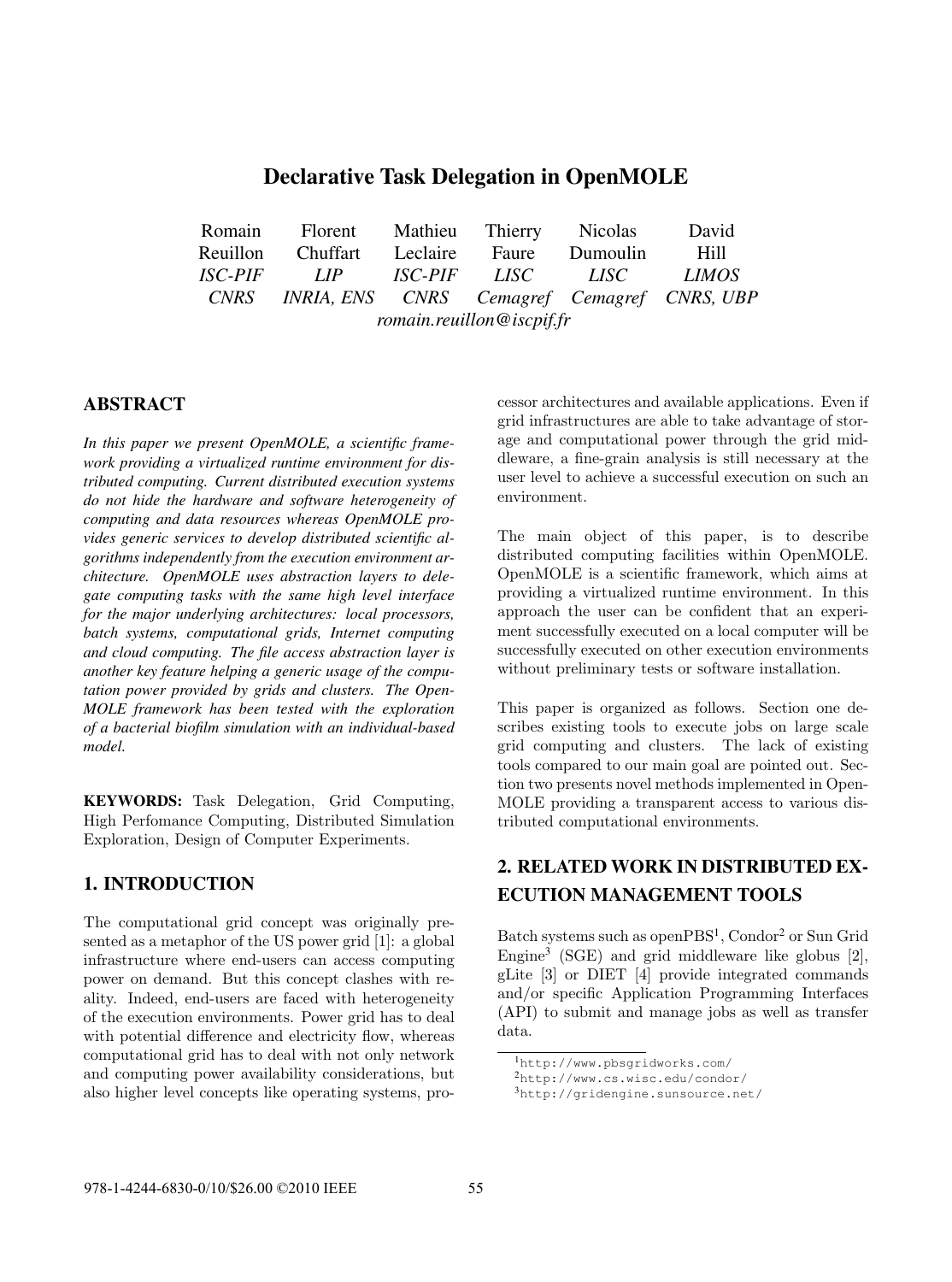Even though these distributed execution systems share many common concepts, the set of commands provided by each of them is specific. In this context, using abstraction layers is a key issue to easily benefit from the distributed computing power independently of the underlying architecture. A well designed generic abstraction layer for computational resources should allow the use of local processors, batch systems, computational grids, Internet computing and cloud computing through the same high level interface.

#### 2.1. Ganga

Ganga [5] is a Python application for job management. Ganga allows local and distributed executions on many grid middleware and batch systems based on: openpbs, lsf (distributed by  $Platform<sup>4</sup>$ ), dirac [6] and gLite [3].

Even though Ganga provides a generic job management on many cluster and grid environments, it does not provide a full support for accessing grid storage elements and file servers. Ganga enables the user to define input and output files for jobs. This functionality fits the "bag-of-task" [7] paradigm, in which a job is transfered jointly with data it refers to in an object called input sandbox. However in many real distributed simulation cases, jobs need to access large files. In this case, this voluminous file should not be mentioned in the input sandbox. Otherwise the file would be uploaded whenever the job is launched instead of being stored once and for all on a storage element.

In our experience, this missing functionality prevents designing generic jobs. Indeed, the lack of generic file access interface necessitates writing specific (for a given execution environment) file access instructions in the job executable code. Therefore, the file access abstraction layer is another key feature for generic usage of the computation power provided by grids and clusters.

#### 2.2. G-Eclipse

G-Eclipse<sup>5</sup> [8] is an integrated workspace environment for accessing grid computing power. It is based on Eclipse<sup>6</sup> . G-Eclipse provides high-level abstractions for grid resources such as job management services, authentication services and information services. This abstraction layer is adaptable for various kinds of dis-

tributed execution environments. Currently, the g-Eclipse project supports implementations for two grid middleware systems:  $g\text{Life}^7$  [3] and gria [9] and one cloud computing service: Amazon EC2 (Elastic Compute Cloud)<sup>8</sup> . These three environments are based on similar concepts but on radically dissimilar architectures, illustrating the genericity of the g-Eclipse middleware abstraction layer.

Besides the generic access to several grid systems, g-Eclipse provides an implementation of the Eclipse filesystem (efs) to access grid storages. efs is an abstraction layer in which files are referenced by Uniform Resource Identifier (uri)s <sup>9</sup>. Actual file accesses are achieved using dynamically registered modules containing implementations of the file system access protocols. Various implementations of efs are available, among them: SFTP, HTTP, CVS. Implementations for gLite [3] file access protocols have been developed by the g-Eclipse project, including the following protocols: GridFTP (the grid file transfer protocol) and srm (Storage Resource Management). An implementation for the on-line storage Amazon S3 is also available.

G-Eclipse provides very useful classes to interact with various execution environments in a generic way. However its development has been more focused on building a nice graphical interface interacting with the grid than a nice application programming interface (API). A consequence for developers is that further development based on it, might be tricky.

### 2.3. JavaGAT and JSAGA

Java Grid Application Toolkit (JavaGAT) [10] is a Java API designed to abstract various distributed execution environments. It is designed as an extensible environment in which modules for accessing computing platforms can be plugged. Modules, also called "adaptors", for execution systems (such as gLite, Globus, SGE, SSH) and for remote file system access (such as HTTP, FTP, SFTP or GridFTP) are currently available. On this work basis, the Simple API for Grid Applications (SAGA) [11] generalizes the JavaGAT architecture by providing a language-independent specification for accessing distributed execution environments. Several implementations of SAGA have been achieved in C++, Python and Java. This approach, endorsed by the Open Grid Forum (OGF), is the most promis-

<sup>4</sup>http://www.platform.com/

<sup>5</sup>http://www.g-eclipse.eu/

<sup>6</sup>http://www.eclipse.org/

 $7$ http://glite.web.cern.ch/glite/

<sup>8</sup>http://aws.amazon.com/ec2/

<sup>&</sup>lt;sup>9</sup>URIs are normalized in the RFC3986, they allow identifying resources on a network such as servers, web services or files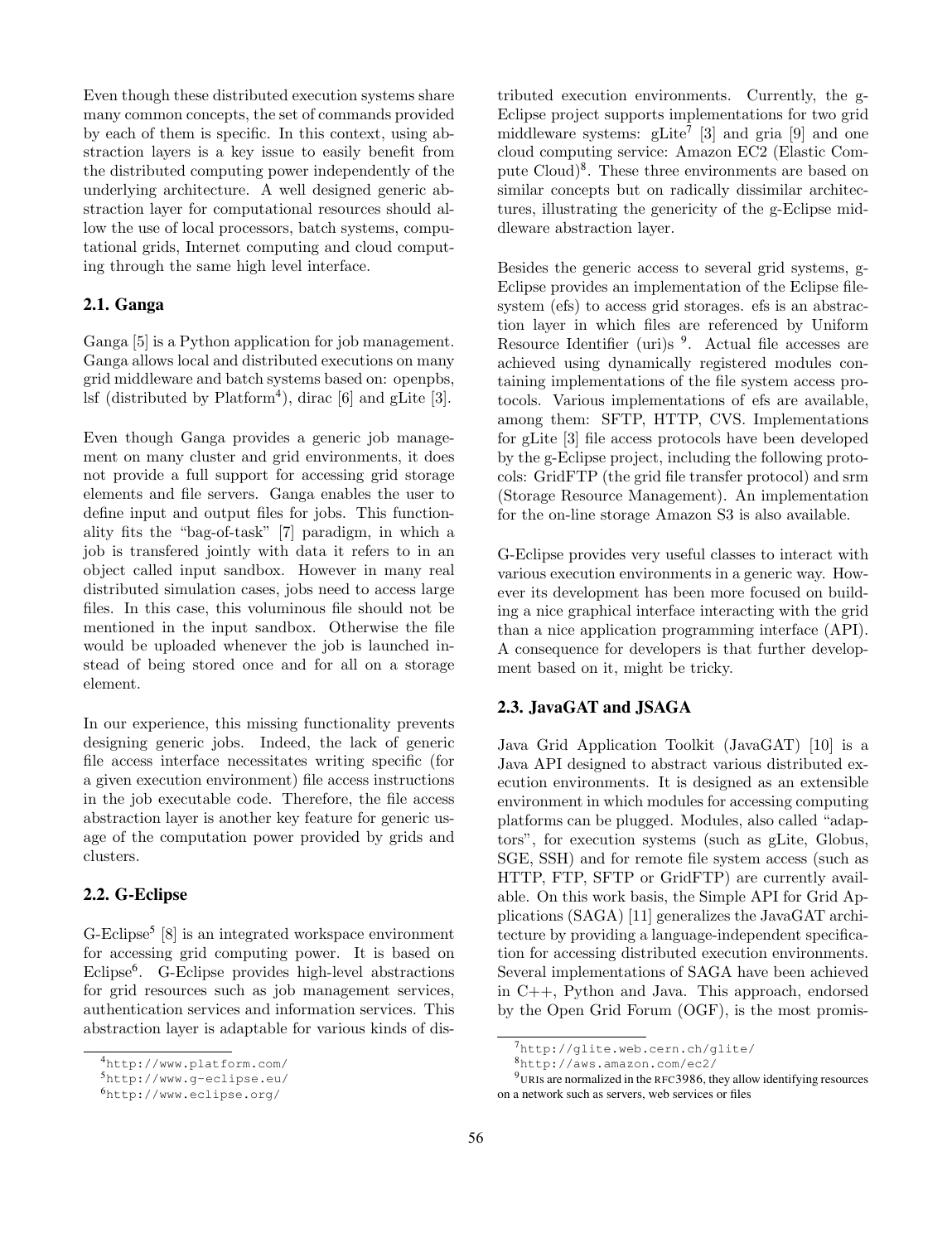ing we have seen for a transparent access to remote computing and storage resources.

## 3. OPENMOLE

Tools such as G-Eclipse, Ganga or JSAGA simplify the access to distributed execution environments, however they do not hide the hardware and software heterogeneity of computing resources. From our previous work on grid computing [12, 13], this drawback prevents developing distributed scientific algorithms independently from the execution environment architecture. In order to tackle this problem, OpenMOLE takes advantage from generic interface of JSAGA and provides, on top of that, a virtualized runtime environment as shown on Figure 1. Transparent delegation of scientific algorithms to remote environment becomes possible within OpenMOLE. Indeed, virtualizing guarantees a successful achievement of the remote execution.



Figure 1. Layer Architecture of the OpenMOLE Framework.

### 3.1. Execution Environment Constraints

OpenMOLE is a framework providing distributed computing facilities. It has been designed to work out of the box on the user desktop with the idea of completely hiding the fact that computation may be carried out on distributed environments. To achieve this goal one has to respect certain constraints:

- 1. the end-user must be able to define and integrate his own software components in OpenMOLE, which should be able to execute them remotely,
- 2. OpenMOLE should not rely on preliminary installed software on the target environment,
- 3. OpenMOLE should be autonomous in accessing various remote execution environments, without requiring third party servers,
- 4. the end-user's desktop computer can be connected to the Internet without being necessarily the owner of a public IP address (Internet access via a Network Address Translation (NAT) system is enough).

Constraints 1 and 2 have been established so that the user can work on his own algorithms, without knowing how to deploy or execute them on various execution environments. OpenMOLE should provide means to integrate external programs, which can then be executed directly and with confidence on targeted execution environments despite the hardware and software heterogeneity.

Constraint 3 ensures the scalability and the userfriendliness of the application. No central server is required by OpenMOLE in between the user desktop computer and any targeted execution environment. Furthermore, the user desktop computer may not itself act as a server because of constrain 4: actually user computers are usually behind a NAT.

Those constraints should be taken into account in our framework in order to make the execution environment transparent for the end-users. This gives rise to major problems:

- How can we address the portability issue of user defined software components on heterogeneous execution environments?
- How can we access various execution environments in a generic way without relying on a third party server?

### 3.2. Portability of User Defined Software Components

In order to tackle this problem, OpenMOLE provides generic services implemented in the "Task" class. A task is executed in a specific Context and uses some given Resources. As exposed on Figure 2, the "Task" class has been defined including concepts of execution context and required resources. This design makes it possible to migrate and execute tasks remotely. The "Task" class is polymorphous and each specialization of "Task" is provided as a new service. Tasks use resources and are executed in an execution context. The resources can be files, libraries or software pieces,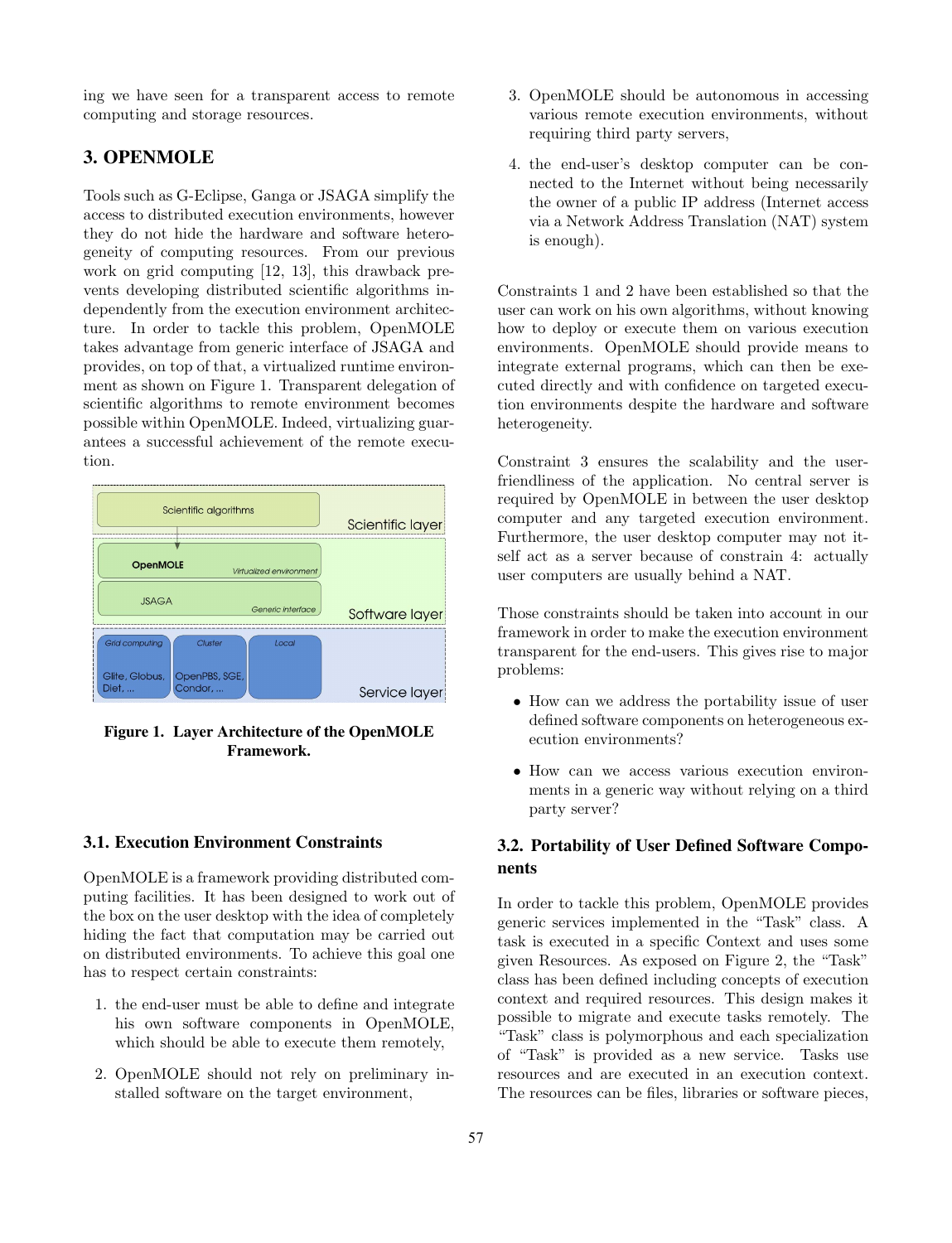which must be available at runtime. The context contains the variables that are used by the task at runtime. Each context matches particular execution conditions.



Figure 2. UML Class Diagram for the Task Class.

By default OpenMOLE provides a set of predefiened tasks. These tasks are designed to support external resources such as Java jar libraries or Octave<sup>10</sup> script files. This way third party software pieces can be introduced in the OpenMOLE framework.

Since tasks can be migrated, they should be portable from one environment to another. In OpenMOLE, the heterogeneity of the various execution environments is mostly addressed by using the Java Virtual Machine (JVM) virtualization system. To our mind, virtualization is the right way to support task portability. For such purpose, the JVM is a mature virtualization system. Furthermore it is:

- executable in user space (no need to get special rights or special operating system kernel to execute it),
- compatible with most current operating systems,
- fast,
- available as free (as in speech) software<sup>11</sup>.

For tasks calling binary x86 code, several versions of the same executable files can be defined as resources. The appropriate version of the resource is automatically selected at runtime. This solution works but is not sustainable in the long term. Binary software pieces should be packaged for each execution environment. The packaging stage may result in problems that will be only encountered at runtime. In that case, it is clear that this solution does not solve the problem

of remote execution in a transversal and reliable manner. In the future we plan to address the problem of execution of binary code on remote environments by using full hardware virtualization on top of the JVM. The Java library JPC<sup>12</sup> provides such solutions.

#### 3.3. Delegation of the Tasks

In the previous part (3.2) we presented a solution for delegating a task from one computer to another. However the problem of accessing the distributed execution environment from the user desktop still remains. In this part a method for task delegation taking into account constraints described in Section 3.1. is presented. This method has been designed to run on any environment containing at least both a file storage and a job submission system.

This method is shown in Figure 3. The first step consists in storing the required files for the remote execution, meaning:

- an archive, called "runtime", containing the Java Virtual Machine and the OpenMOLE framework,
- a "Task" object as well as its execution context serialized in a file using the  $XStream^{13}$  library,
- the files required to deploy the resources on the target environment.

Once this steps have been completed, a job is transmitted to the submission system. Let us specify that a job contains the references of the previously uploaded files and a location where it will copy the results at the end of the process. At the very beginning of its execution, the job prepares the environment on the computing node: it downloads the runtime, deserializes the task and its execution context, downloads and deploys the resources. Then it runs the task in that context. Doing that, the context is modified and output files are produced. Finally, it stores those outputs back on the storage system at the predefined location. During job execution, the OpenMOLE framework tracks its state. Once it is finished the results are downloaded and made available on the local computer for the user or for another task.

Job submission and data transfers within OpenMOLE benefits from the abstraction layers of JSAGA. On top of that it provides both transparent portability of task

<sup>10</sup>http://www.gnu.org/software/octave/

<sup>11</sup>http://openjdk.java.net/

<sup>12</sup>http://www-jpc.physics.ox.ac.uk/home\_home. html

<sup>13</sup>http://xstream.codehaus.org/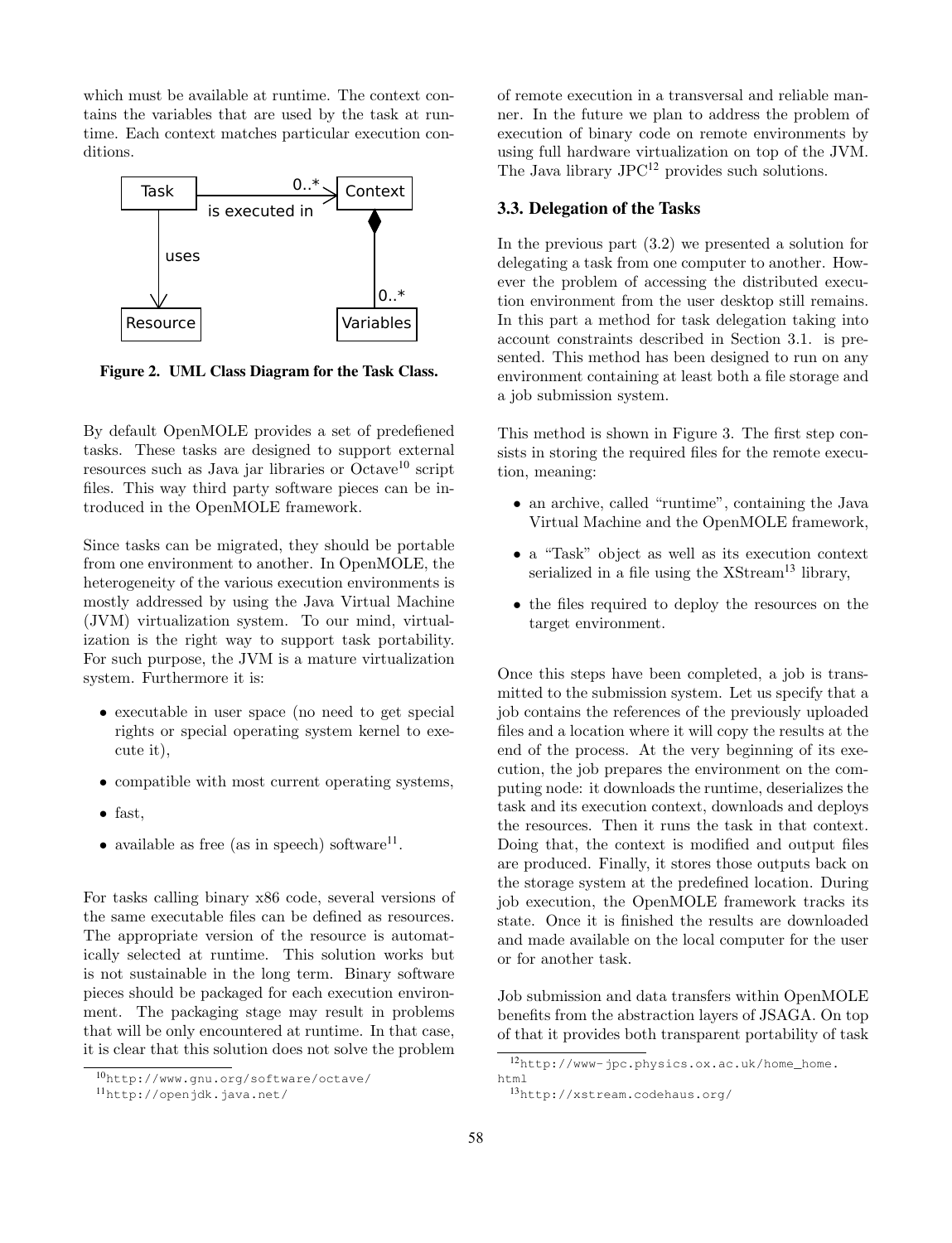

Figure 3. UML Sequence Diagram of the Delegation of a Task in a Distributed Execution Environment.

and transparent access to various execution environments. By doing so, OpenMOLE implements the functionality to switch task execution from one execution environment to another in a declarative way.

The delegation mechanism of task execution described in this section is fully implemented in the OpenMOLE platform. It is furthermore refined with advanced functionalities such as transparent compression/decompression of files during transfer operations, automatic files integrity checking by computing/verifying hash values, automatic task resubmission in case of failure, multi-threaded transfer of the files in background. This method has been extensively tested on the  $EGEE^{14}$  grid and is being currently implemented for SGE and for remote servers accessible via SSH.

### 3.4. A Small Example

By design, it is straight-forward in OpenMOLE to switch from a local task execution to a remote one. Between those two options a only few changes are made. For instance, lines of code below expose how to implement in OpenMOLE a task which launches a Java model. The model is contained in a Java jar archive.

It requires a file parameter and produces an output file named "result.txt".

```
/* - Local machine execution - */JavaTask model = new JavaTask();
model.addJarResource(
       "/home/user/model.jar")
model.addFileResource("file",
       "/home/user/file.txt")
model.setCode("Model m =
                 new Model(file);\n"+
              "m.run() \n\ n";
model.addOutputFile("result.txt");
```

```
LocalEnvironment.submit(model);
```
First a "JavaTask" object called "model" is instantiated. Then two resources are associated to this object: a jar resource and the file parameter. The file parameter is referenced by the variable named "file". The Java code for launching the model is then mentioned. This code uses the variable "file" which points at the file parameter. After that, the task is set to retrieve the output file named "result.txt". At the end of the code, the task is executed on the local computer.

The code bellow exposes the additional code required to execute the task "model" on the virtual organization (VO) "vo.iscpif.fr" of the EGEE grid. An instance of the class "GliteEnvironment" is instantiated by providing the name of the VO, the URL of the authentication service and of the URL of the information service. After that, the task is parameterized to be executed on the grid.

```
/* - Additional code for grid execution - */GliteEnvironment env =
    new GliteEnvironment("vo.iscpif.fr",
          "voms://grid12.lal.in2p3.fr:20013"
        + "/O=GRID-FR/C=FR/O=CNRS/OU=LAL/"
        + "CN=grid12.lal.in2p3.fr",
          "ldap://topbdii.grif.fr:2170");
```
env.submit(model);

### 3.5. Real Explorations Using OpenMOLE

In addition to the task delegation mechanism, Open-MOLE provides a workflow engine for specifying complete scientific experiments in a naturally parallel manner and independently from a specific execution environment. OpenMole task delegation mechanism described in this paper has been involved in the explo-

<sup>14</sup>http://www.eu-egee.org/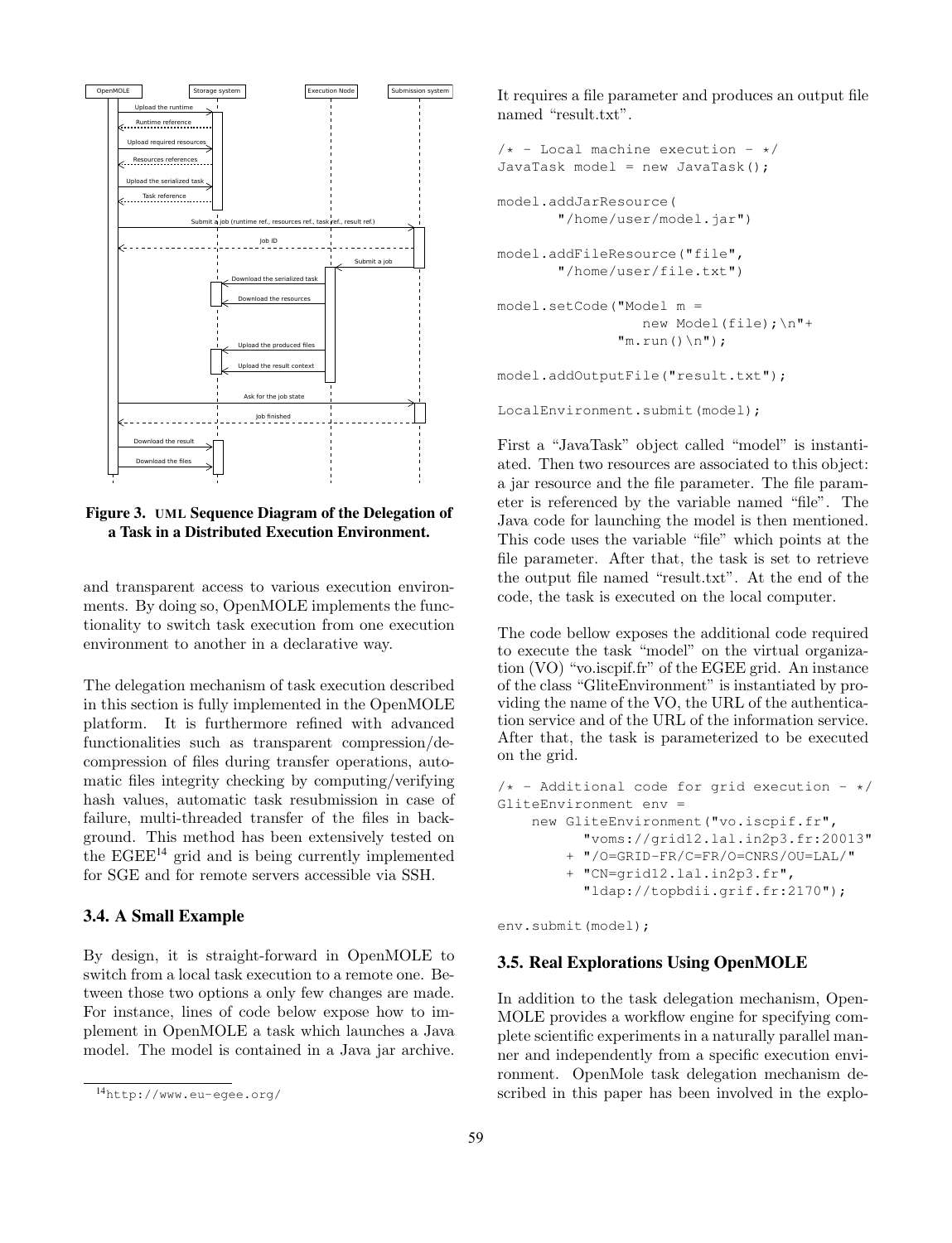ration of complex-system simulation models from various application fields, among which:

- the exploration of an individual-based bacterial biofilm model [14]: OpenMOLE allowed distributing Octave batches on a cluster operated by the PBS batch system,
- the characterization of the dynamics of a predators-prey simulation model [15] for 360 000 combinations of values for 5 input parameters of the model,
- the computation of a viability tube during the French project INCALIN<sup>15</sup> for a Camembert cheese mass-loss model [16].

In the detail, the computation of viability tubes aimed at studing the dynamics of a Camembert cheese massloss model using the viability theory [17] and the algorithm described in [18]. The model under study is a controllable model as discribed in figure 4. The model has two kinds of inputs: a state (the weight of the cheese, the micro-organisms' activity...) and a control (the conditions for temperature and humidity in the ripening chamber, which can be modified in order to modify the dynamic of the ripening process). The model computes a new state of the cheese the next day depending on the initial state and control for this day.



Figure 4. The Controllable Model.

The viability algorithm aims at finding all the dynamics of the model that lead, at the end of the process, to states which respect a set of constraints. An example of constraints is that the ripened cheese should not weight less than 250grammes for legal reasons and should not weigh more than 270 grammes to fit the packaging.

The global idea of the viability tube computation is to start from the last day of the process and compute the tube backwards. Let us call the last day of the ripening

process the day  $n$ . First, the states of day  $n$  respecting the set of predefined constraints are computed; it is called the target of the day  $n$ . Then, the algorithm explores all possible states of the day  $n-1$ . For each of them, it runs the model with all the possible controls. If it finds at least one control allowing to reach the target the state is considered as viable and is added to the target the day  $n-1$ . The algorithm is iterated until day 1 using the successive targets.

The figure 5 shows an OpenMOLE's workflow for distributing the viability tube algorithm computation. The first task explores the space of the states for the current day, called day d. It launches an instance of the second task for each state. The second task takes a state and the target of day  $d$  as input. It explores, for the given state all the possible controls and produces the list of controls for which the resulting state of the model belongs to the target of day  $d$ . If the list is empty it means that the input state can not be considered as viable. When all the instances of the second task have been executed, the results are aggregated by the third task and the target of day  $d-1$  is computed. The value of  $d$  is decreased. The process is iterated with the new target. This workflow ends when the current  $d$  is no longer greater than 0.



### Figure 5. Example of Work ow Used for Computing a Viability Tube.

Computing a viability tube using this method involves running the model 74 million times. The total execution time is 1 year of computation on a single modern computer. Fortunately, in OpenMOLE the task executions can be easily delegated to a distributed environment. For this experiment, executions of the second task have been delegated to the EGEEgrid. The tube has been computed in only a few hours. Once the workflow is running on a single computer, the complexity of grid execution delegation is entirely hidden by

<sup>15</sup>http://incalin.csregistry.org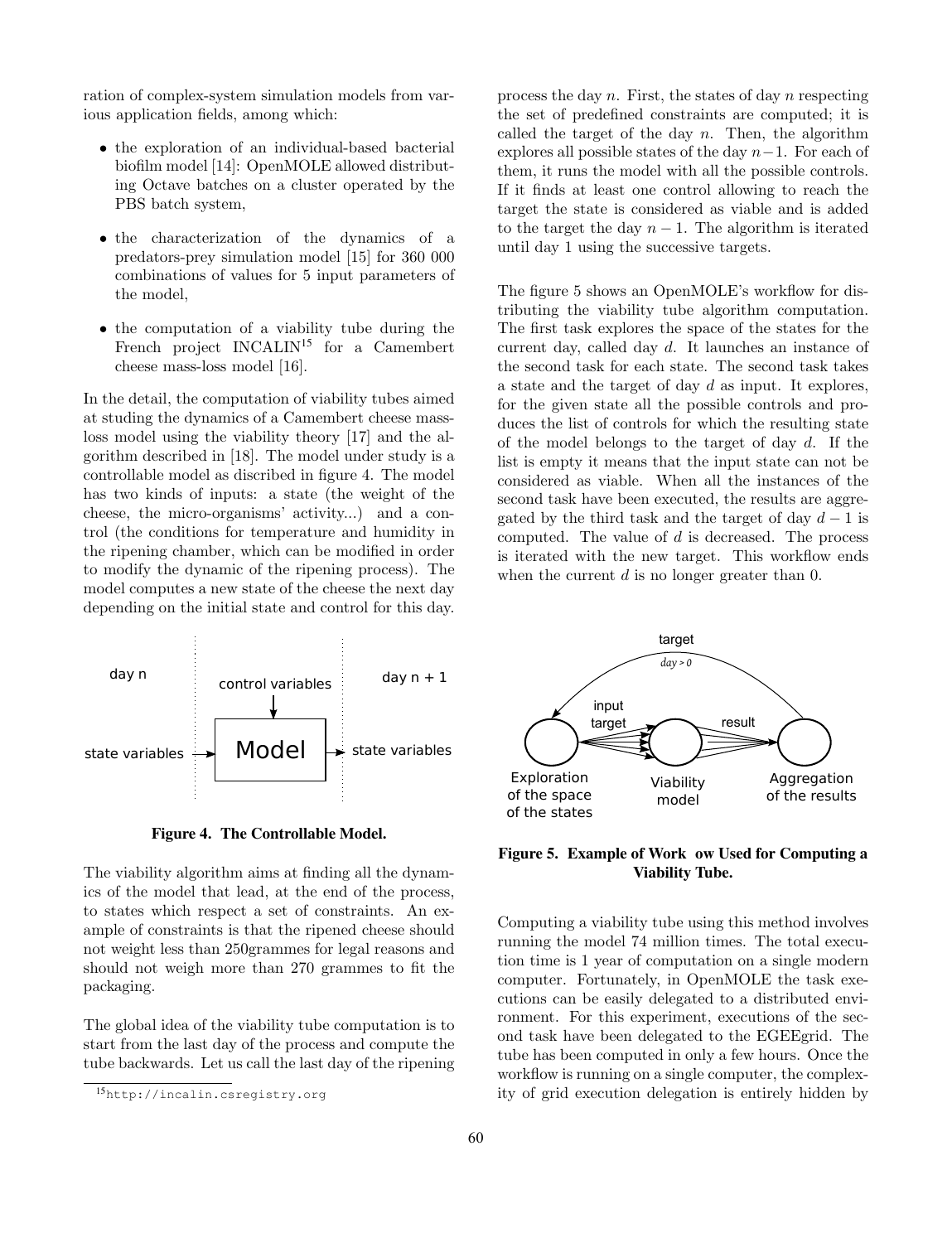OpenMOLE, that implements algorithms to efficiently execute batch of jobs on a grid.

### 4. CONCLUSION AND PERSPECTIVES

This paper first exposes some of the available frameworks simplifying the access to distributed execution environments. These frameworks do not bring a solution to all the difficulties that a scientist encounters when he tries to execute his own algorithm on a distributed computation environment. In particular they don't propose methods and tools:

- to port user defined software components from one environment to another,
- to fully hide the technical and methodological aspects of computation environments.

OpenMOLE addresses both of them. By doing so, it uncouples the scientific business layer (defined in OpenMOLE's tasks) from the execution layers. For now, OpenMOLE proposes tasks to execute Java code, binary code, to manipulate files and many others... Even if those tasks might be used to describe lots of computational operations in diverse scientific fields they cannot claim to be exhaustive. The possibility of integrating new task types defined by advanced users through an OpenMOLE extension API is being worked on. It will turn OpenMOLE into a fully modular and extensible platform.

A graphical user interface (GUI) will shortly enable setting task parameters in a user-friendly environnement. The GUI will also simplify the use of the workflow functionalities. As already stated, the execution of the tasks can be linked with each other through a complete workflow system in order to describe complete scientific numerical experiments. By this means, the scientific logic is uncoupled from any execution environment and ready for distributed execution. To optimize this execution, optimal tasks scheduling among all the accessible execution environments can be achieved. This work may lead to taking advantage from the accessible execution environments of different kinds and getting the best of them. For instance it would be possible to achieve fast computations by scheduling jobs optimally between a grid, with huge computational power a high latency, and a symmetric multi-processor server, with low latency but small computational power.

The last point we are working on, is the collaborative design of workflow libraries proposing meaningful

workflows. Those workflows could implement various scientific algorithms such as: optimization by genetic algorithms, parallel execution of the replications of stochastic simulations or viability process in a reusable way. By providing the possibility to achieve community work within OpenMOLE, scientists could be able to work in a collaborative way using, creating, modifying and executing OpenMOLE workflows.

#### 5. ACKNOWLEDGEMENTS

This work is supported by the European projects Patres (nest-043268)<sup>16</sup> and DREAM<sup>17</sup>, as well as the projects LifeGrid (feder)<sup>18</sup> and INCALIN<sup>19</sup>. Special thanks to the g-Eclipse and the JSAGA teams for their help.

### **REFERENCES**

- [1] C. Kesselman and I. Foster, THE GRID: BLUEPRINT FOR A NEW COMPUTING INFRAS-TRUCTURE. Morgan Kaufmann Publishers, November 1998.
- [2] I. Foster and C. Kesselman, "Globus: A metacomputing infrastructure toolkit.," Intl J. Supercomputer Applications, vol. 11, no. 2, pp. 115–128, 1997.
- [3] E. Laure, S. M. Fisher, A. Frohner, C. Grandi, P. Kunszt, A. Krenek, O. Mulmo, F. Pacini7, F. Prelz, J. White, M. Barroso, P. Buncic, F. Hemmer, A. D. Meglio, and A. Edlund, "Programming the grid with glite," Computational Methods In Science and Technology, vol. 12, no. 1, pp. 33–45, 2006.
- [4] E. Caron and F. Desprez, "Diet: A scalable toolbox to build network enabled servers on the grid," International Journal of High Performance Computing Applications, vol. 20, no. 3, pp. 335–352, 2006.
- [5] U. Egede, K. Harrisonb, R. Jonesc, A. Maierd, J. Moscickid, G. Patricke, A. Sorokof, and C. Tang, "Ganga user interface for job definition and management," in Proceedings of the Fourth International Workshop on Frontier Science: New Frontiers in Subnuclear Physics, pp. 367–374, 2005.
- [6] E. Caron, V. Garonne, and A. Tsaregorodtsev, "Definition, modelling and simulation of a grid computing scheduling system for high throughput computing, Future Gener. Comput. Syst., vol. 23, no. 8, pp. 968– 976, 2007.
- [7] G. R. Andrews, "Paradigms for process interaction in distributed programs," ACM Comput. Surv., vol. 23, no. 1, pp. 49–90, 1991.

<sup>16</sup>http://www.patres-project.eu

<sup>17</sup>http://dreameu.vipros.eu

<sup>18</sup>http://www.lifegrid.fr

<sup>19</sup>http://incalin.csregistry.org